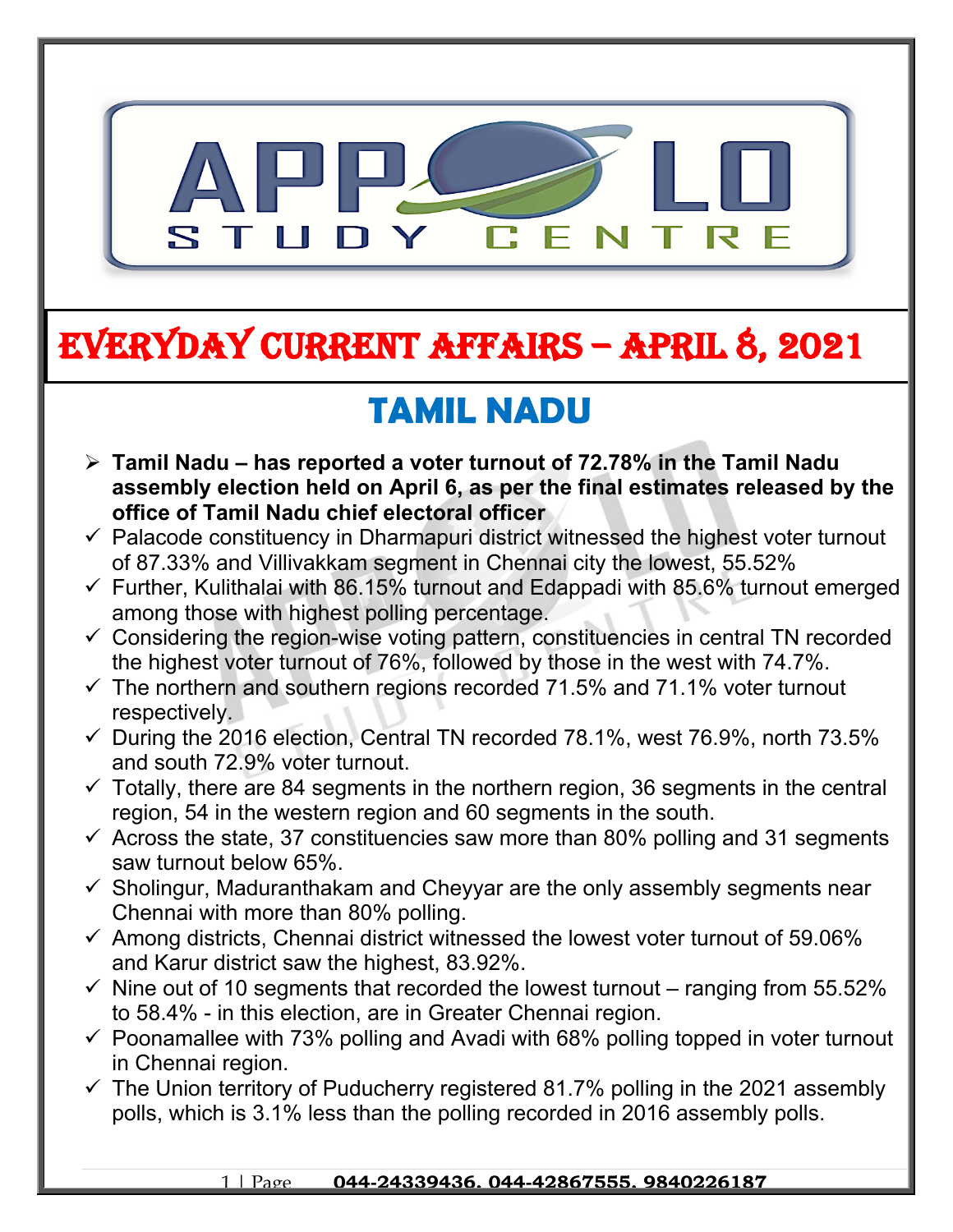

- $\checkmark$  Yanam constituency recorded the highest voter turnout of 91.28%, while Raj Bhavan recorded the lowest (72.68%).
- **On April 7, Dr K N Selvakumar was appointed vice-chancellor of Tamil Nadu Veterinary and Animal Sciences University (TANUVAS) for a period of three years by governor Banwarilal Purohit**.
- $\checkmark$  Dr Selvakumar, being the senior most serving professor of Tanuvas, has a teaching experience of about 32 years and is serving as Dean, Madras Veterinary College at present.
- $\checkmark$  He had also earlier served as director of distance education, Controller of Examinations of Madras Veterinary College and as Dean, Veterinary College and Research Institute, Orathanadu.
- $\checkmark$  He has also served as Member, Technical monitoring committee, Animal Husbandry department.
- **Former Tamil Nadu chief secretary Girija Vaidyanathan has been appointed expert member of the National Green Tribunal's Southern Zone (NGT-SZ) in Chennai.**
- $\checkmark$  She was appointed by the principal bench of NGT in Delhi on April 5.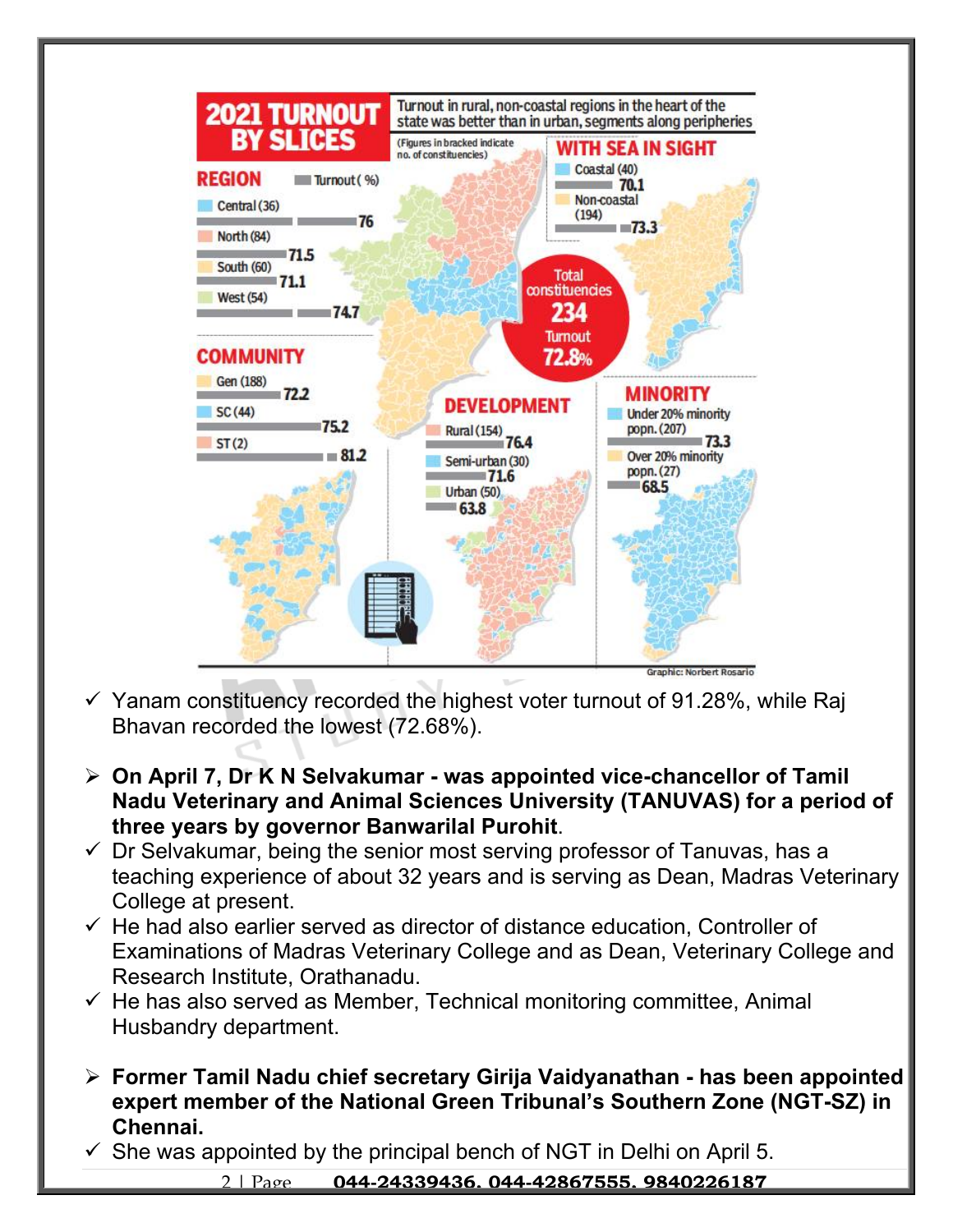- $\checkmark$  Incumbent expert member of the NGT SZ Saibal Dasgupta has been transferred to Eastern Zonal Bench in Kolkata.
- $\checkmark$  On an average, the bench in Chennai was hearing 15 to 20 environment cases before the pandemic.
- **A Sati stone, which is believed to be at least 300 years old has been unearthed in Tirupur recently**
- $\checkmark$  The 75cm high and 45cm wide stone was found by construction workers at barely a metre beneath the ground
- $\checkmark$  The stone depicts the images of a man and woman.
- $\checkmark$  The man was identified as a soldier who had died fighting for a kingdom or community, or while safeguarding or rescuing cattle, and was considered a hero.
- $\checkmark$  The woman was identified as the hero's wife and was ready to commit Sati.



- $\checkmark$  Sati was the practice of women immolating themselves their husbands' pyres.
- $\checkmark$  Such women were highly respected and venerated in earlier times.
- $\checkmark$  Sati was declared illegal and the practice was completely banned in British India in 1829.
- $\checkmark$  The Sati stone may be of 250 years to 300 years old and belonging to the Nayaka period when Sati was very prevalent in the region.

### **NATIONAL**

- **The Health Ministry has allowed workplaces in both public and private sector to organise vaccination sessions for their employees from April 11.**
- $\checkmark$  However, only employees aged 45 years and above can get vaccinated
- $\checkmark$  Any outsiders, including eligible family members, cannot be vaccinated at such sessions.
- $\checkmark$  The move is aimed at making the vaccination drive more "citizen-centric" and to boost the vaccination exercise amid rising infections
- $\checkmark$  The ministry also issued guidelines to support states/ UTs to help organise these sessions.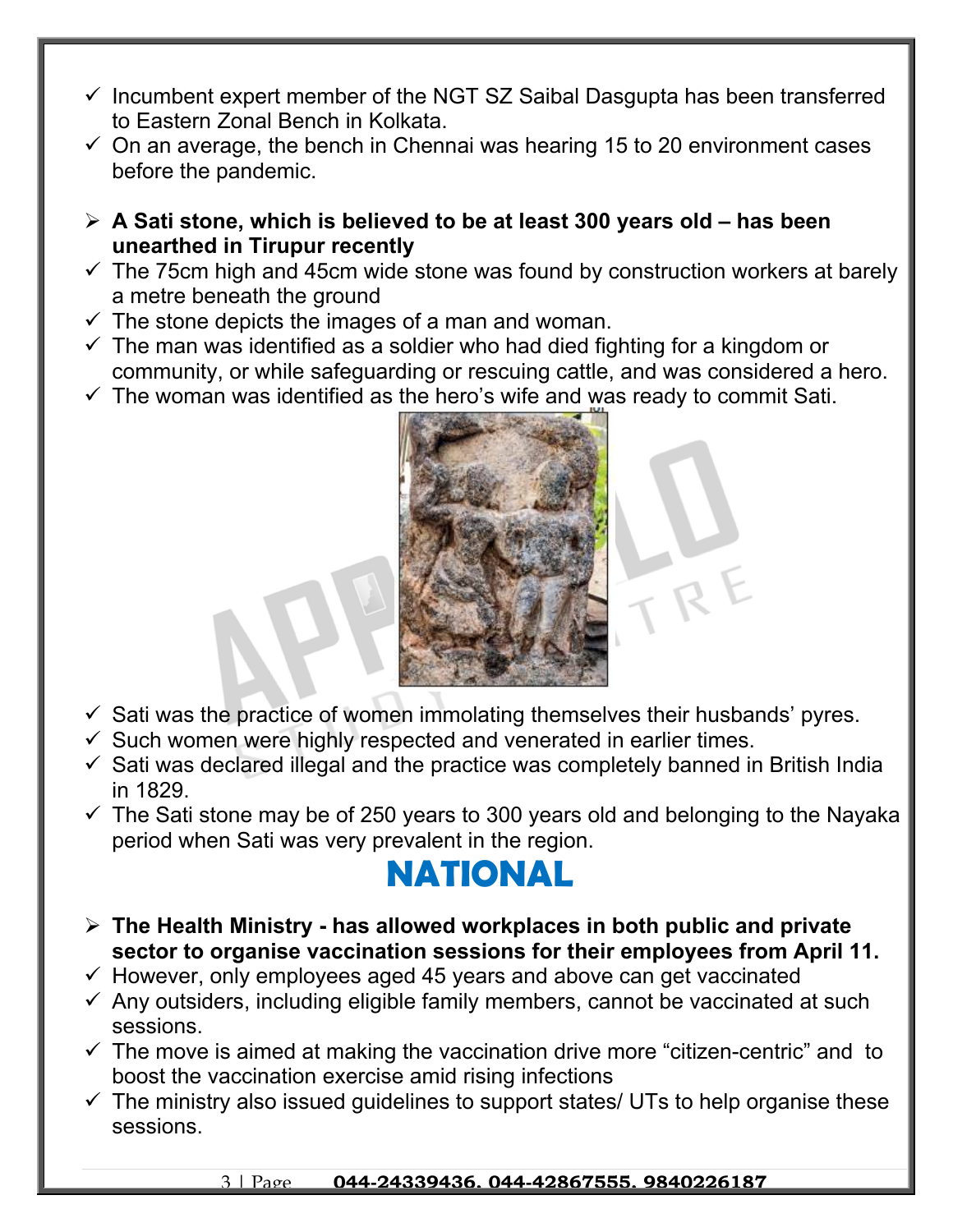- $\checkmark$  As per the guidelines, Covid-19 vaccination sessions may be organised at workplaces which are having about 100 eligible and willing beneficiaries by tagging these work places with an existing Covid Vaccination Centre (CVC).
- $\checkmark$  The sessions will still require beneficiaries to register on the Co-Win portal prior to vaccination
- $\checkmark$  The workplace management will designate one of its senior staff members to be the nodal officer for coordinating with district health authorities or private CVC and support vaccination activities.
- $\checkmark$  The schedule of vaccination session can be made up 15 days in advance and intimated to the work place so that maximum attendance is ensured on the day of the vaccination.
- **On April 7, the shipping and waterway ministry said that water taxis would be introduced on 12 routes and RoPax ferry services would be launched on four routes in Mumbai by December 2021**
- $\checkmark$  Accordingly, the water taxis and Ropax ferries will become a part of Mumbai's public transportation system soon.
- $\checkmark$  These services will help reduce traffic congestion on roads, as per the ministry
- $\checkmark$  The ministry said using the roll-on and roll-off passenger (RoPax) services, people can cover the stretch in just one hour, instead of the earlier 3-4 hours.

### **SUPREME COURT**

- **Chief Justice S A Bobde has scheduled 'unprecedented' Supreme Court collegium meetings on April 8 to consider names for appointment as SC judges**
- $\checkmark$  This is for the first time that a CJI will be holding meeting, as against the conventional practice, after the President named his successor
- $\checkmark$  On April 6, President appointed Justice N V Ramana, the senior-most SC judge, as CJI designate and the new CJI will take oath on April 24.
- $\checkmark$  It is a convention that once the President appoints CJI-designate, all files get routed through the next CJI
- $\checkmark$  During that period, the incumbent refrains from holding collegium meetings to recommend appointment of judges to the SC or HCs, appointment of chief justices of HCs or transfers of HC judges.
- $\checkmark$  Justice Bobde took oath as CJI on November 18, 2019, and will retire on April 23 after a tenure of one year and five months.
- $\checkmark$  The five-member collegium consists of the CJI and member judges Justices Ramana, R F Nariman, U U Lalit and A M Khanwilkar
- $\checkmark$  It has to be noted that CJI Bobde has not appointed a single judge to the SC during his tenure.
- $\checkmark$  Earlier, former CJI H L Dattu, during his one year and three months tenure, had appointed only Justice Amitava Roy as the SC judge.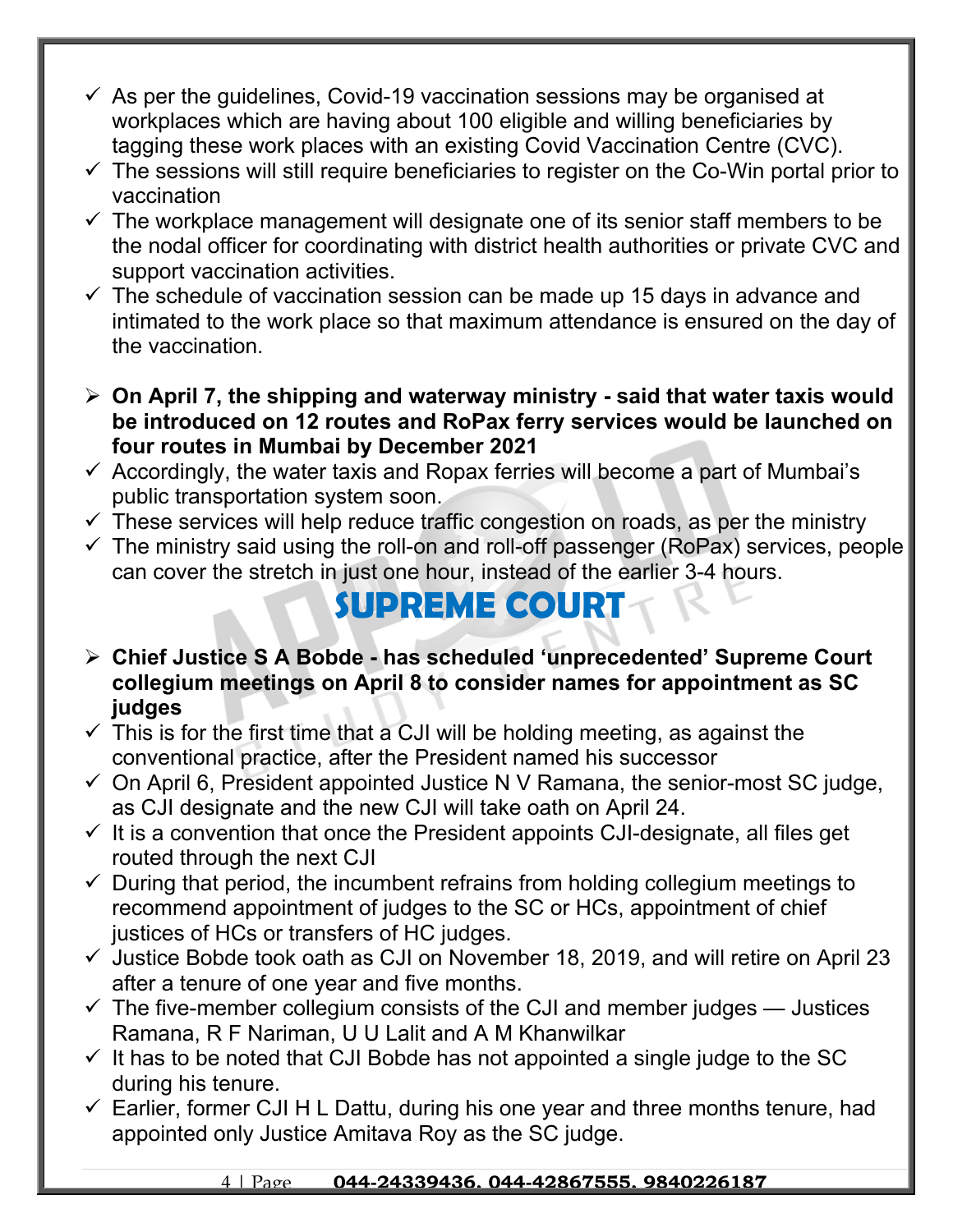## **INDIA AND OTHER COUNTRIES**

 **PM Narendra Modi and Seychelles President Wavel Ramkalawan - will jointly inaugurate a range of Indian projects in the Seychelles archipelago on April 8.**



- $\checkmark$  The virtual event will see inauguration of a new magistrates' court building in Seychelles, handing over of a fast patrol vessel to Seychelles Coast Guard, handing over of a 1 mw solar power plant and 10 high impact community development projects (HICDPs).
- $\checkmark$  The new magistrates' court building in the capital city Victoria is India's first major civil infrastructure project in Seychelles built with grant assistance
- $\checkmark$  It is a state of the art building which was developed to enhance the capacity of the Seychelles judicial system and aid in better delivery of judicial services.
- $\checkmark$  The fast patrol vessel, which is a modern and fully equipped naval ship, has been made in India by GRSE, Kolkata
- $\checkmark$  It is being gifted to Seychelles under Indian grant assistance to strengthen its maritime surveillance capabilities
- $\checkmark$  The 1mw ground-mounted solar power plant on Romainville Island of Seychelles was completed as part of the 'Solar PV Democratisation Project' being implemented in Seychelles by India under grant assistance.
- $\checkmark$  The virtual event will also see the handing over of 10 HICDPs implemented by the Indian high commission in collaboration with local bodies and educational and vocational institutions.

## **SCIENCE, TECHNOLOGY & ENVIRONMENT**

 **Mexico's health regulator COFEPRIS (Comisión Federal para la Protección contra Riesgos Sanitarios) - has granted approval for emergency use to India's Covid-19 vaccine, Covaxin.**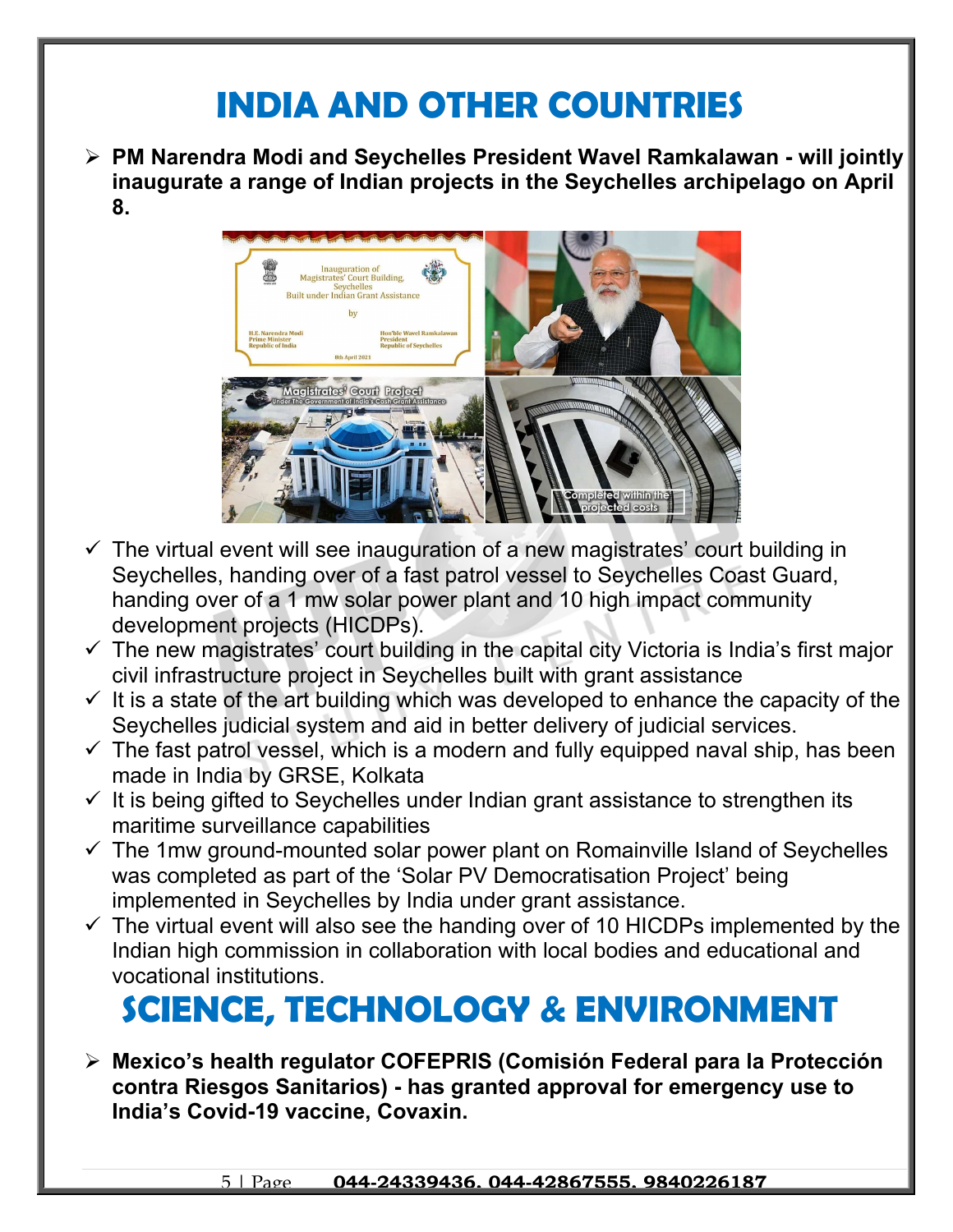- $\checkmark$  The news of the approval was tweeted by Mexico's foreign minister Marcelo Ebrard.
- $\checkmark$  Covaxin now becomes the sixth Covid-19 vaccine to be approved in Mexico after Russia's Sputnik V, the Pfizer & BioNTech vaccine, AstraZeneca-Oxford vaccine, Sinovac's Coronavac and CanSino's vaccine.
- $\checkmark$  With the approval, Mexico joins other countries like Zimbabwe, Nepal, Iran, Paraguay and Mauritius, among others, to have approved the use of indigenous Indian vaccine.

## **ECONOMY**

- **The Reserve Bank of India (RBI) has announced a government securities acquisition programme (G-SAP 1.0) on April 7**
- $\checkmark$  Under the programme, the RBI has committed to buy bonds worth Rs 1 lakh crore in the first quarter.
- $\checkmark$  The first purchase of Rs 25,000 crore is to be made on April 15, 2021.
- $\checkmark$  This unprecedented step has been taken to keep interest rates in check to support growth.
- $\checkmark$  The RBI clarified that the G-SAP will run alongside other instruments, namely longer term repo/reverse repo auctions, forex operations, operation twist, and other open market operations.
- $\checkmark$  In the fiscal year 2021, the Reserve Bank of India purchased Rs 3.13 trillion worth bonds from the secondary market
- $\checkmark$  Internationally, central banks have been buying assets from banks as part of their quantitative easing programme.
- $\checkmark$  The RBI chose to buy government bonds as it was the best quality asset, and the prices of government bonds have an impact on all credit markets.
- $\checkmark$  The Government Securities are debt instruments that are issued by the Centre to borrow money.
- $\checkmark$  There are two types of securities namely short-term instruments that mature in 91 days and long-term instruments that can mature in between five years and forty years.
- **On April 7, the Monetary Policy Committee of RBI announced the outcome of its bi-monthly monetary policy review**
- $\checkmark$  The monetary policy committee (MPC) decided to keep the repo rate, the rate at which the RBI lends to banks, unchanged at 4%.
- $\checkmark$  The reverse repo rate, the rate at which the Reserve Bank of India borrows money from the commercial banks, has been kept at 3.35%.
- $\checkmark$  The MPC also decided to retain the GDP growth estimates for 2021-22 at 10.5%
- $\checkmark$  The projection for CPI inflation has been revised to 5% in the fourth quarter of 2020-21, 5.2% in the first quarter of 2021-22, 5.2% in the second quarter, 4.4% in the third quarter; and 5.1% in the fourth quarter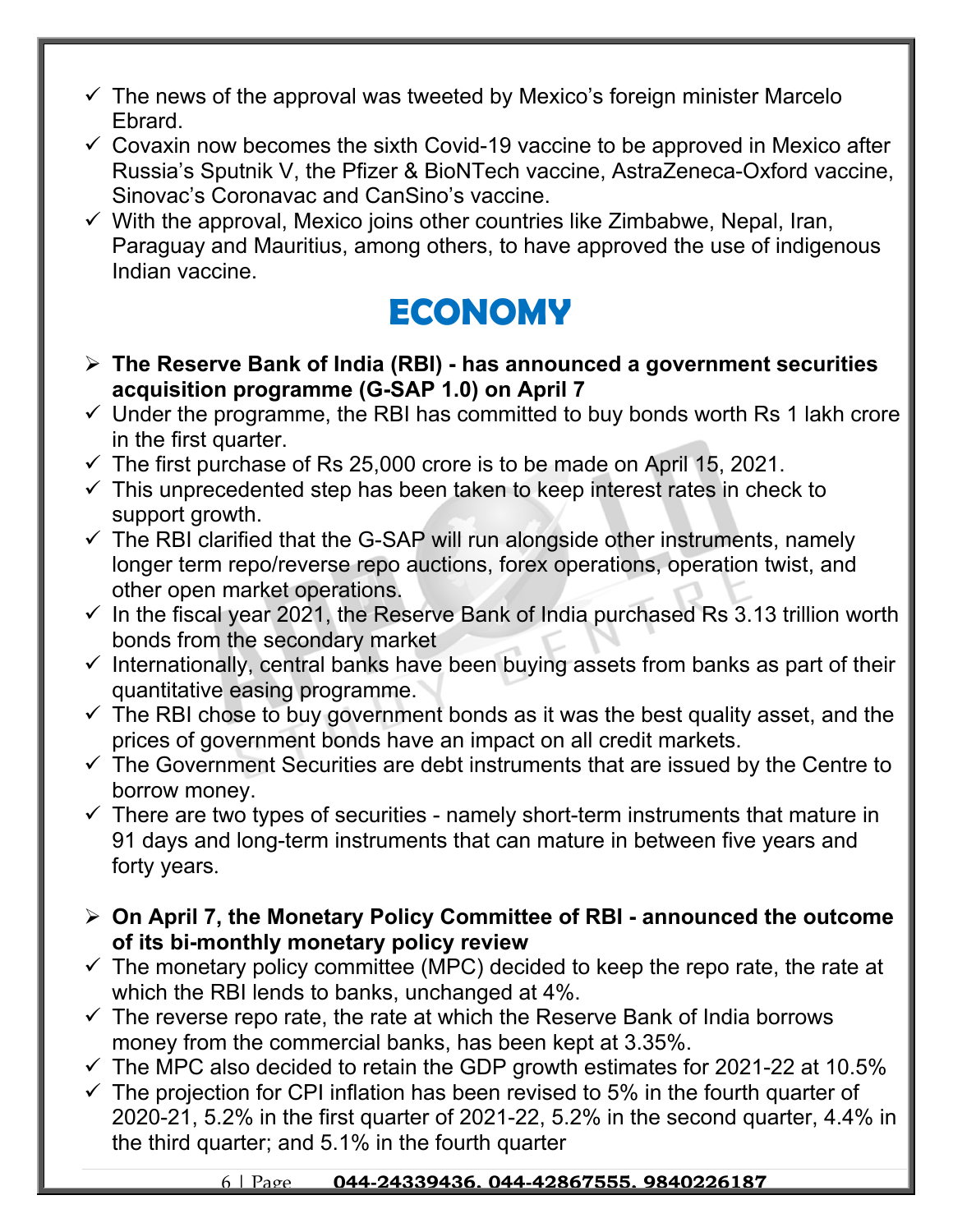- $\checkmark$  The Bank rate has been kept unchanged at 4.25%.
- $\checkmark$  The RBI has cut rates by 115 basis points (100bps = 1 percentage point) since March last year

| KEEPING LIQUIDITY TAP OPEN                                |                                                                                               |
|-----------------------------------------------------------|-----------------------------------------------------------------------------------------------|
| <b>Measure</b>                                            | <b>Impact</b>                                                                                 |
| > Targeted long-term repo ops to                          | Adequate liquidity assured for                                                                |
| continue until October 9, 2021                            | banks, corporates & NBFCs                                                                     |
| ▶ ₹50,000cr finance for Nabard,                           | $\triangleright$ Will encourage banks to lend to                                              |
| National Housing Bank and Sidbi                           | housing, rural, small businesses                                                              |
| > Committee to look into working                          | $\blacktriangleright$ Likely aimed at enabling the                                            |
| of asset reconstruction cos (ARCs)                        | creation of a national ARC                                                                    |
| > Banks permitted to                                      | $\triangleright$ Will ensure credit flow to those                                             |
| on-lend through NBFCs                                     | at the bottom of the pyramid                                                                  |
| > Higher limits for lending against                       | $\triangleright$ Will encourage farm credit                                                   |
| electronic warehouse receipts                             | to individual farmers                                                                         |
| The central bank to set up<br>a financial inclusion index | It will help measure the<br>success of the financial sector in<br>serving the underprivileged |
| External commercial borrowing                             | $\triangleright$ Will give more flexibility in                                                |
| proceeds allowed to be retained                           | fund management to businesses                                                                 |
| in term deposits until March 2022                         | that are hit by the pandemic                                                                  |

- $\checkmark$  Further, the RBI announced an additional liquidity facility of Rs 50,000 crores for NABARD, SIDBI and NHB in 2021-22.
- **The RBI has extended payments system access to Prepaid Instrument (PPI) Issuers and standalone credit card companies and brought them on a par with banks.**
- $\checkmark$  This has been done to enable financial inclusion using prepaid instruments, which can now almost double up as bank account.
- $\checkmark$  Further, the withdrawal of cash from ATMs using non-bank prepaid instruments (PPIs) is also allowed now.
- $\checkmark$  The Reserve Bank of India made three main changes to the Prepaid Payment Instruments.
	- $\checkmark$  The RBI has cleared PPI issuers, credit card companies and white label operators to participate in centralised payment systems like Real Time Gross Settlement (RTGS) and National Electronic Fund Transfer (NEFT).
		- $\checkmark$  This will enable holders of prepaid instruments to send and receive money from other banks.
	- $\checkmark$  The facility of cash withdrawal is also permitted for full KYC-compliant PPIs of non-bank PPI issuers.
	- $\checkmark$  The RBI also doubled the end-of-the-day limit for maximum balances that can be held by a payments bank to Rs 2 lakh from Rs 1 lakh.
- $\checkmark$  The Prepaid Payment Instruments or PPI are used to effect purchase of goods and services against the value stored in such instruments.